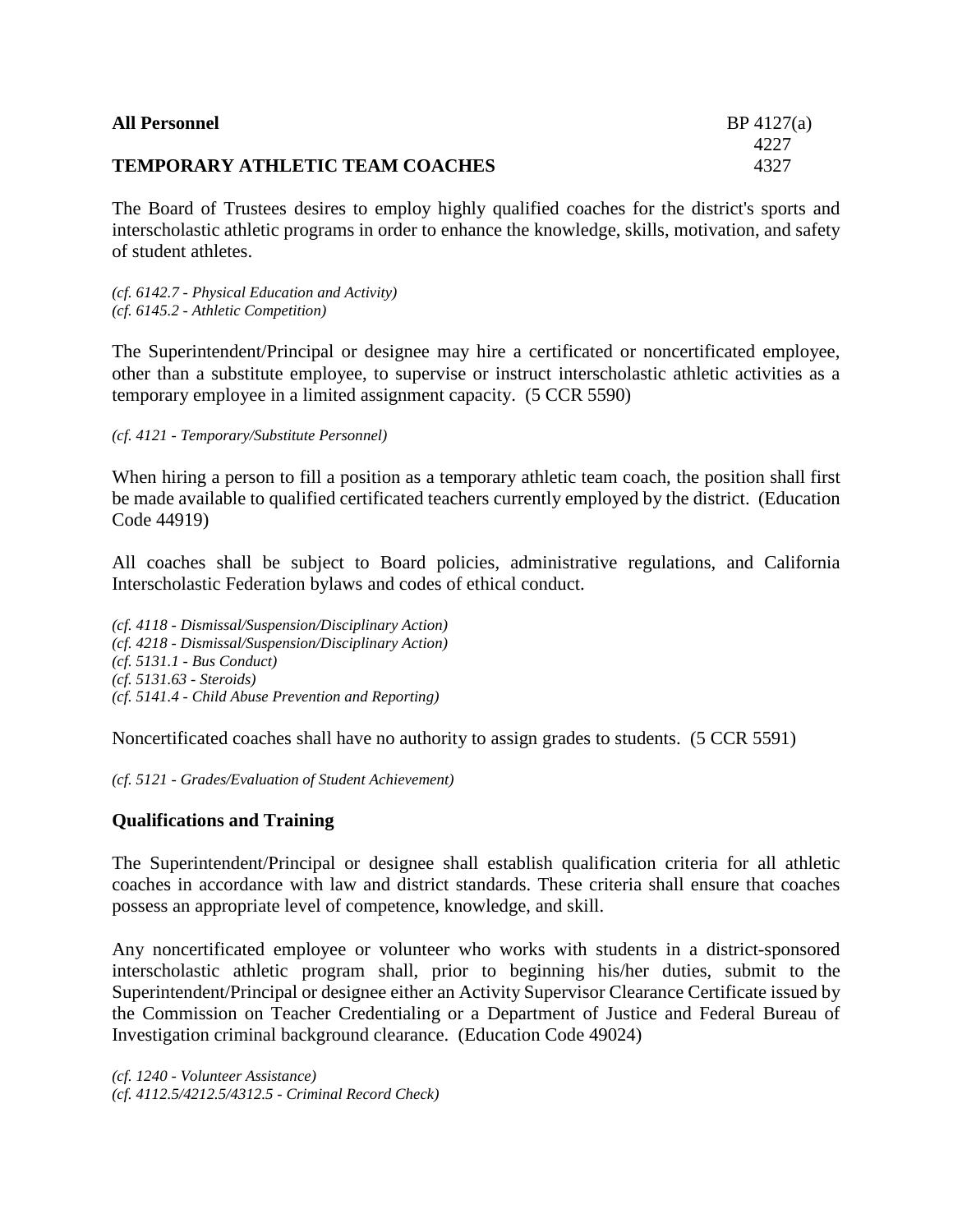# **TEMPORARY ATHLETIC TEAM COACHES** (continued)

Following the selection of a temporary athletic team coach, the Superintendent/Principal or designee shall certify to the Board, at the next regular Board meeting or within 30 days, whichever is sooner, that the coach meets the qualifications and competencies required by 5 CCR 5593. By April 1 of each year, the Board shall certify to the State Board of Education that the provisions of 5 CCR 5593 have been met. (5 CCR 5594)

In addition, the Superintendent/Principal or designee shall regularly report to the Board regarding the extent to which the district's coaches have completed the trainings required by law, including those required pursuant to Education Code 33479.6 and 49032, and by district policy.

*Legal Reference: (see next page)*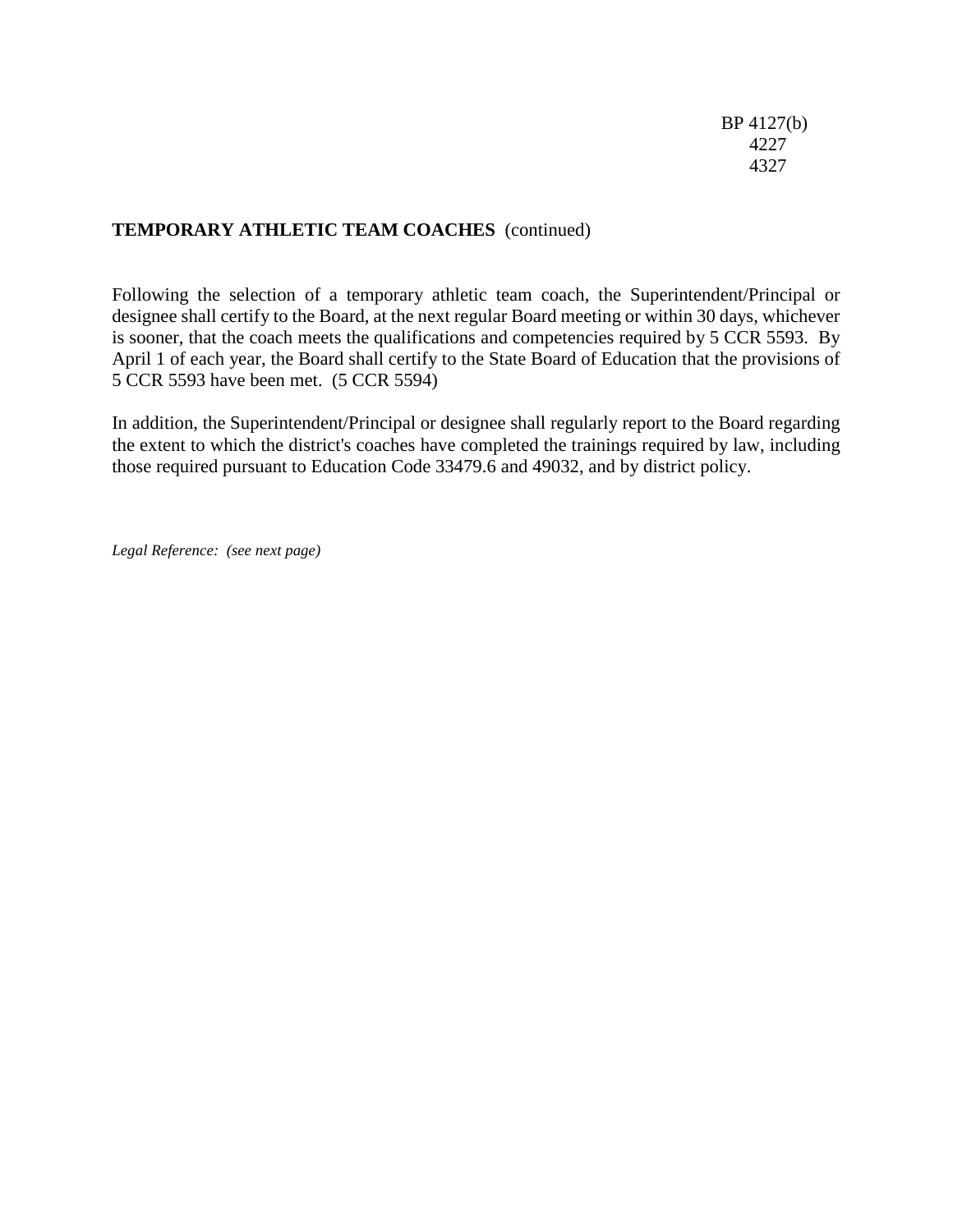#### **TEMPORARY ATHLETIC TEAM COACHES** (continued)

*Legal Reference:*

*EDUCATION CODE 35179-35179.7 Interscholastic athletics 33479-33479.9 The Eric Parades Sudden Cardiac Arrest Prevention Act 44010 Sex offense 44011 Controlled substance offense 44332-44332.5 Temporary certificates 44424 Conviction of a crime 44808 Liability when students are not on school property 44916 Written statement indicating employment status 44919 Classification of temporary employees 45125.01 Interagency agreements for criminal record information 45347 Instructional aides subject to requirements for classified staff 45349 Use of volunteers to supervise or instruct students 49024 Activity Supervisor Clearance Certificate 49030-49034 Performance-enhancing substances 49406 Examination for tuberculosis CODE OF REGULATIONS, TITLE 5 5531 Supervision of extracurricular activities 5590-5596 Duties of temporary athletic team coaches COURT DECISIONS Neily v. Manhattan Beach Unified School District, (2011) 192 Cal. App. 4th 187 Kavanaugh v. West Sonoma County Union High School District, (2003) 29 Cal. 4th 911 CTA v. Rialto Unified School District, (1997) 14 Cal. 4th 627San Jose Teachers Association, CTA, NEA v. Barozzi, (1991) 230 Cal.App.3d 1376*

*Management Resources:*

*CSBA PUBLICATIONS Steroids and Students: What Boards Need to Know, Policy Brief, July 2005 CALIFORNIA INTERSCHOLASTIC FEDERATION PUBLICATIONS California Interscholastic Federation Constitution and Bylaws Pursuing Victory with Honor, 1999 COMMISSION ON TEACHER CREDENTIALING CODED CORRESPONDENCE 10-11 Information on Assembly Bill 346 Concerning the Activity Supervisor Clearance Certificate (ASCC), July 20, 2010 WEB SITES CSBA: http://www.csba.org California Athletic Trainers' Association: http://www.ca-at.org California Department of Education: http://www.cde.ca.gov California Interscholastic Federation: http://www.cifstate.org Commission on Teacher Credentialing: http://www.ctc.ca.gov National Athletic Trainers' Association: http://www.nata.org*

Policy **CUDDEBACK UNION ELEMENTARY SCHOOL DISTRICT** adopted: December 11, 2019 Carlotta, California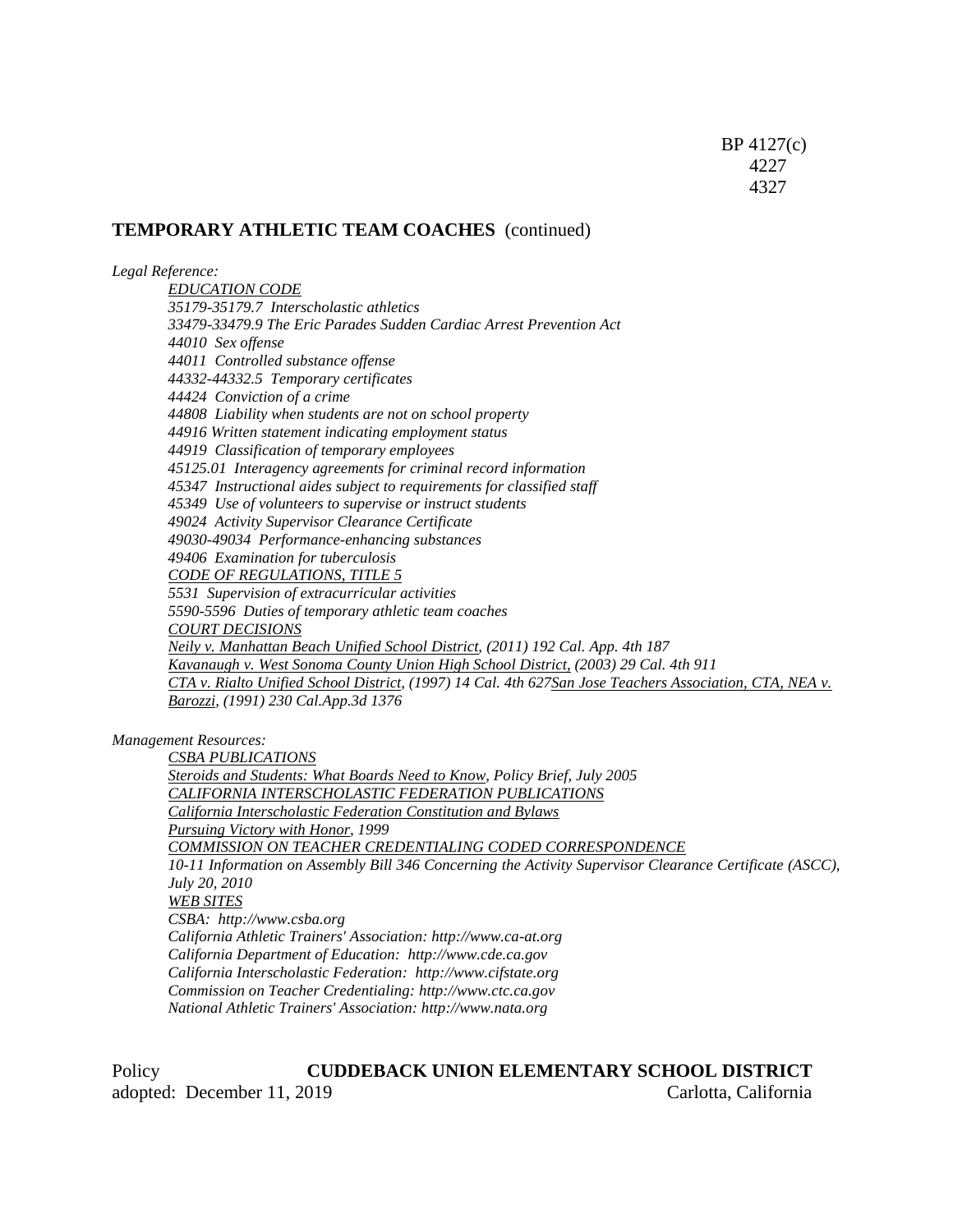| <b>All Personnel</b>                   | $AR$ 4127(a) |
|----------------------------------------|--------------|
|                                        | 4227         |
| <b>TEMPORARY ATHLETIC TEAM COACHES</b> | 4327         |

## **Qualifications**

Minimum qualifications for temporary athletic team coaches shall include, but are not necessarily limited to, competencies in the following areas: (5 CCR 5593)

- 1. Care and prevention of athletic injuries, basic sports injury first aid, and emergency procedures, as evidenced by one or more of the following:
	- a. Completion of a college-level course in the care and prevention of athletic injuries and possession of a valid cardiopulmonary resuscitation (CPR) card
	- b. A valid sports injury certificate or first aid card, and a valid CPR card
	- c. A valid Emergency Medical Technician (EMT) I or II card
	- d. A valid trainer's certification issued by the National or California Athletic Trainers' Association (NATA/CATA)
	- e. Possession of both valid CPR and first aid cards and practical experience under the supervision of an athletic coach or trainer or experience assisting in team athletic training and conditioning
- 2. Coaching theory and techniques in the sport or game being coached, as evidenced by one or more of the following:
	- a. Completion of a college course in coaching theory and techniques
	- b. Completion of inservice programs arranged by a school district or county office of education
	- c. Prior service as a student coach or assistant athletic coach in the sport or game being coached
	- d. Prior coaching in community youth athletic programs in the sport being coached
	- e. Prior participation in organized competitive athletics at the high school level or above in the sport being coached
- 3. Knowledge of the rules and regulations pertaining to the sport or game being coached, the league rules, and, at the high school level, regulations of the California Interscholastic Federation (CIF)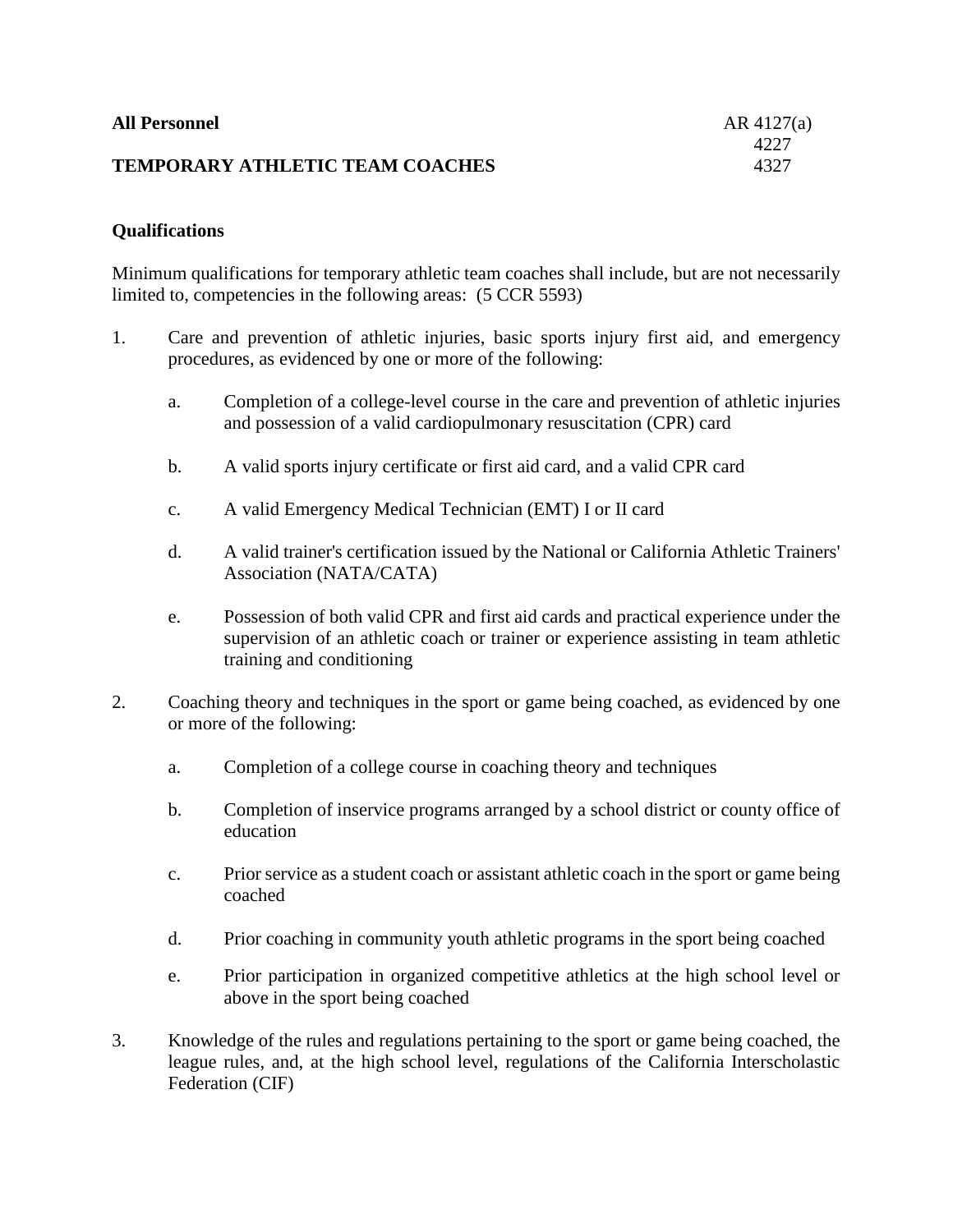4. Knowledge of child or adolescent psychology, as appropriate, as it relates to sport participation, as evidenced by one or more of the following:

> AR 4127(b) 4227 4327

## **TEMPORARY ATHLETIC TEAM COACHES** (continued)

- a. Completion of a college-level course in child psychology for elementary school positions and adolescent or sports psychology for secondary school positions
- b. Completion of a seminar or workshop on human growth and development of youth
- c. Prior active involvement with youth in school or community sports program

The Superintendent/Principal or designee may waive competency requirements for persons enrolled in appropriate training courses leading to acquisition of the competency, provided such persons serve under the direct supervision of a fully qualified coach until the competencies are met. (5 CCR 5593)

Volunteers who supervise or direct an athletic program shall meet the qualification criteria specified in 5 CCR 5593 required for temporary athletic team coaches employed by the district. Any volunteer who does not meet such criteria shall serve only under the supervision of a fully qualified coach and shall not be given charge of an athletic program.

*(cf. 1240 - Volunteer Assistance)*

## **Additional Qualifications of Noncertificated Personnel and Volunteers**

In addition to the qualifications listed above, any noncertificated employee or volunteer assigned as a temporary athletic team coach shall: (5 CCR 5592)

1. Be free from tuberculosis and any other contagious disease that would prohibit certificated teachers from teaching, as verified by a written statement, renewable every four years, from a licensed physician or other person approved by the district

#### *(cf. 4112.4/4212.4/4312.4 - Health Examinations)*

2. Not have been convicted of any offense referred to in Education Code 44010, 44011, or 44424, or any offense involving moral turpitude or evidencing unfitness to associate with children

Any noncertificated employee or volunteer assigned as a temporary athletic team coach shall obtain an Activity Supervisor Clearance Certificate or a criminal background check in accordance with Board policy. (Education Code 49024)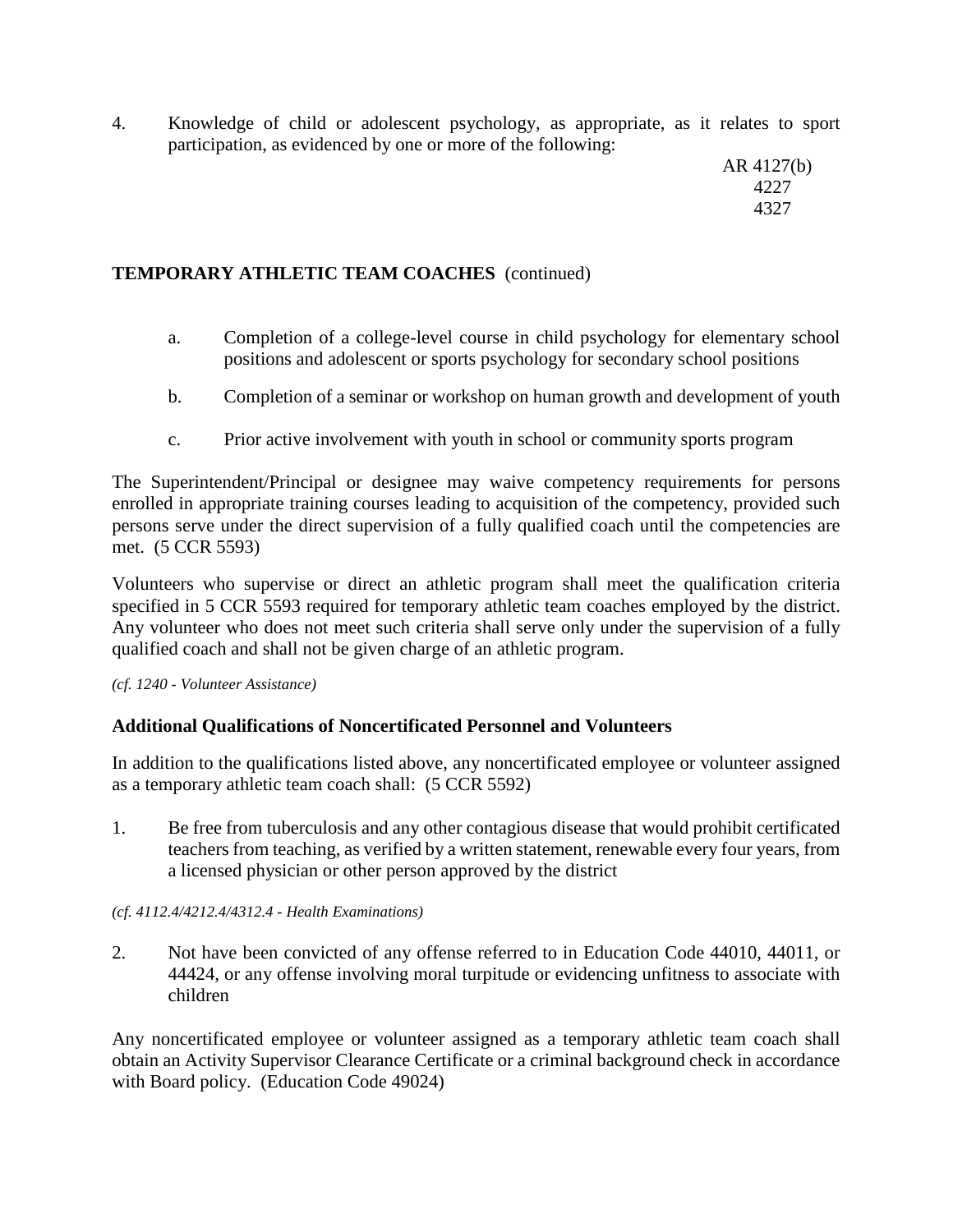AR 4127(c) 4227 4327

## **TEMPORARY ATHLETIC TEAM COACHES** (continued)

## **Training**

In addition, prior to coaching an athletic activity and every two years thereafter, athletic coaches shall complete an approved training course on the nature and warning signs of sudden cardiac arrest. (Education Code 33479.2, 33479.6, 33479.7)

### **Code of Ethical Conduct**

Employees providing supervisory or instructional services in interscholastic athletic programs and activities shall: (5 CCR 5596)

- 1. Show respect for players, officials, and other coaches
- 2. Respect the integrity and judgment of game officials
- 3. Establish and model fair play, sportsmanship, and proper conduct
- 4. Establish player safety and welfare as the highest priority
- 5. Provide proper supervision of students at all times
- 6. Use discretion when providing constructive criticism and when reprimanding players
- 7. Maintain consistency in requiring all players to adhere to the established rules and standards of the game
- 8. Properly instruct players in the safe use of equipment
- 9. Avoid exerting undue influence on a student's decision to enroll in an athletic program at any public or private postsecondary educational institution
- 10. Avoid exerting undue influence on students to take lighter academic course(s) in order to be eligible to participate in athletics
- 11. Avoid suggesting, providing, or encouraging any athlete to use nonprescription drugs, anabolic steroids, or any substance to increase physical development or performance that